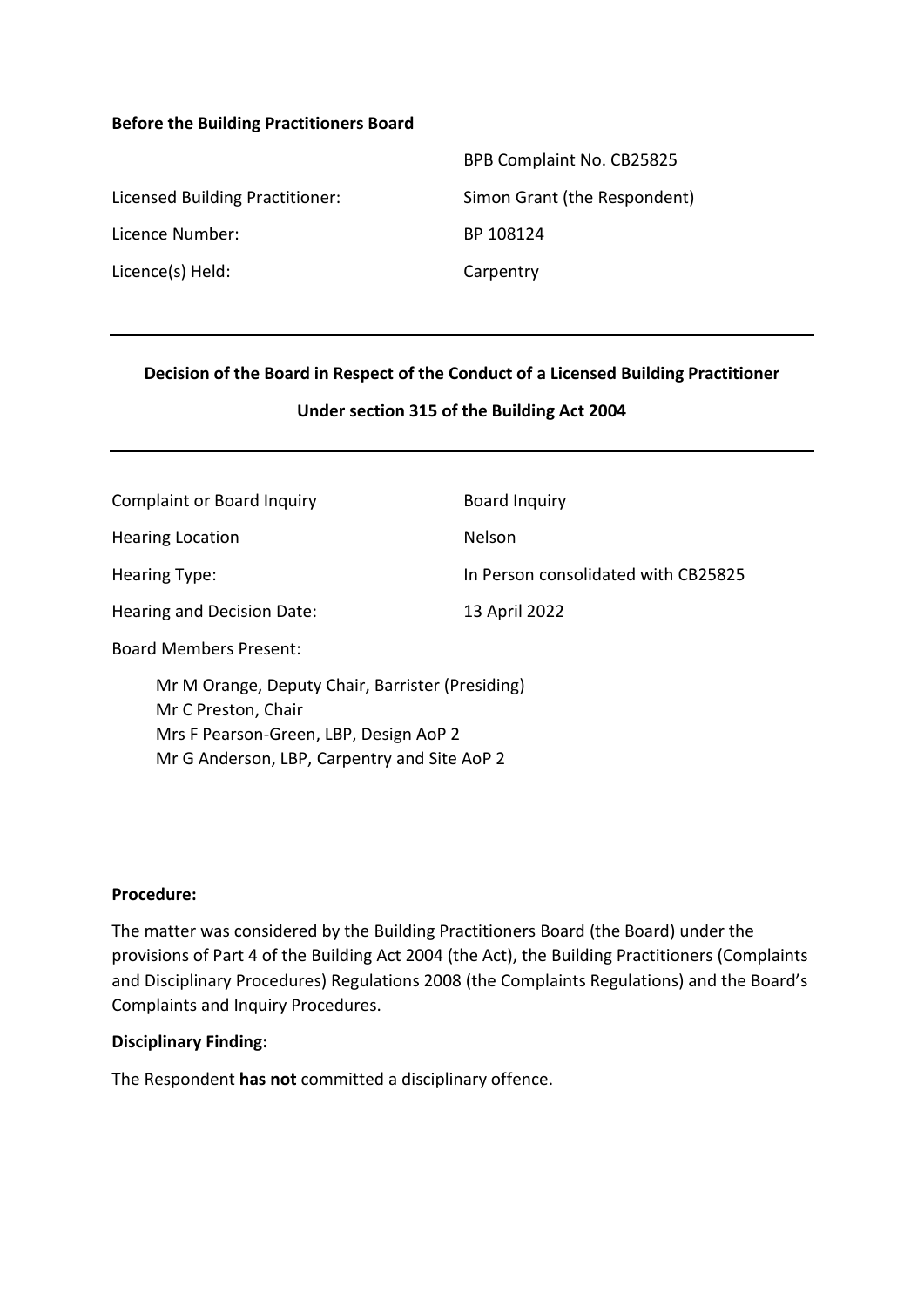# **Contents**

# <span id="page-1-0"></span>**Summary of the Board's Decision**

[1] The Board found that the Respondent had not committed a disciplinary offence on the basis that there was insufficient evidence to establish that the building work under investigation was carried out by the Respondent when he was a Licensed Building Practitioner.

# <span id="page-1-1"></span>**The Charges**

- [2] The hearing resulted from a Board Inquiry into the conduct of the Respondent and a Board resolution under regulation 10 of the Complaints Regulations<sup>1</sup> to hold a hearing in relation to building work at [OMITTED]. The alleged disciplinary offences the Board resolved to investigate were that the Respondent may have:
	- (a) carried out or supervised building work or building inspection work in a negligent or incompetent manner contrary to section 317(1)(b) of the Act; and
	- (b) carried out or supervised building work or building inspection work that does not comply with a building consent contrary to section 317(1)(d) of the Act.
- [3] In further investigating the allegations under sections 317(1)(b) and 317(1)(d) of the Act, the Board gave notice that it would be inquiring into the quality and compliance of the installation of the corrugated iron wall cladding and associated weatherproofing flashing and seals to the wall cladding, penetrations, window and door openings.

# <span id="page-1-2"></span>**Function of Disciplinary Action**

[4] The common understanding of the purpose of professional discipline is to uphold the integrity of the profession. The focus is not punishment, but the protection of the public, the maintenance of public confidence and the enforcement of high standards of propriety and professional conduct. Those purposes were recently reiterated by

 $1$  The resolution was made following the Board's consideration of a report prepared by the Registrar in accordance with the Complaints Regulations.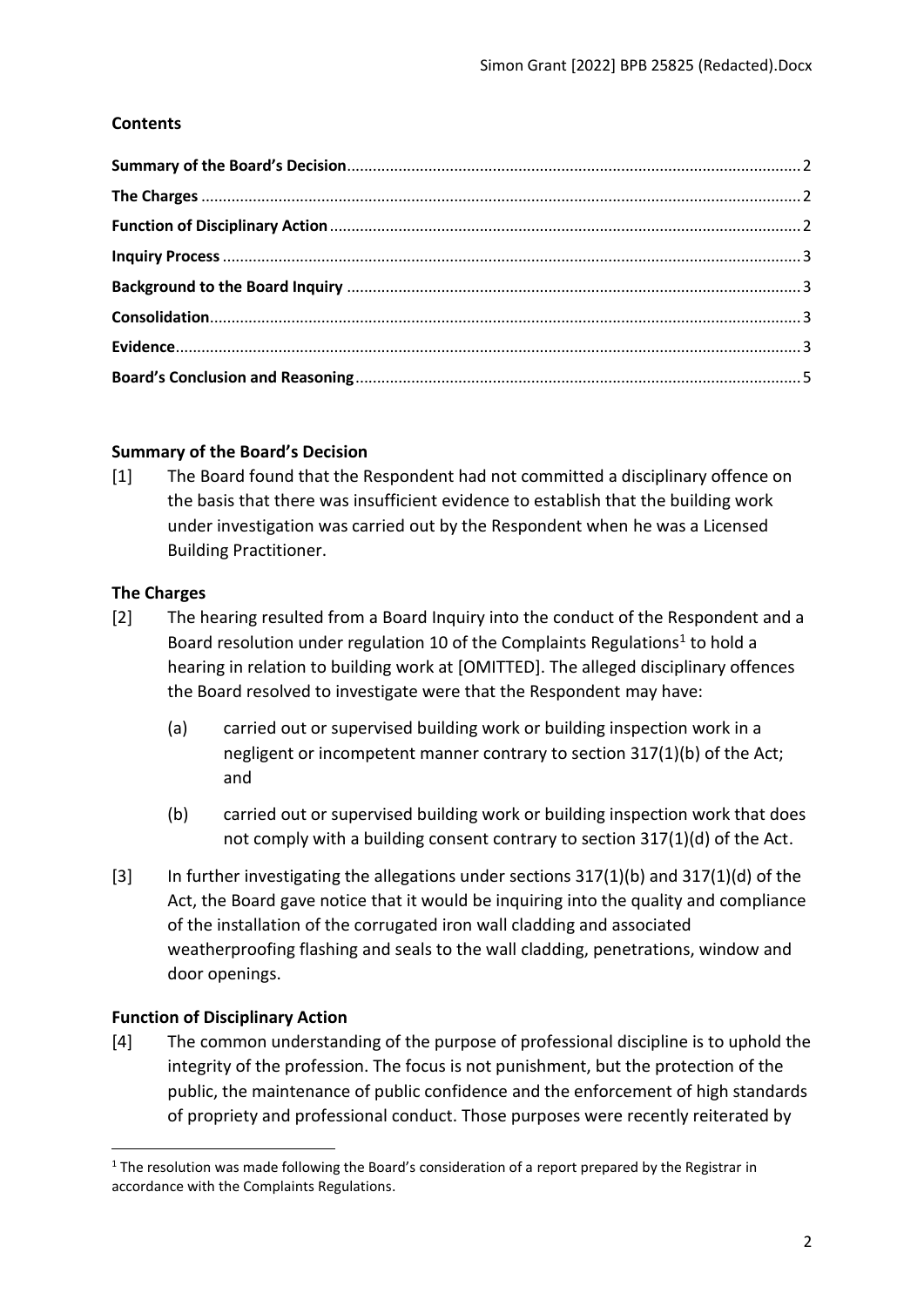the Supreme Court of the United Kingdom in *R v Institute of Chartered Accountants*  in England and Wales<sup>2</sup> and in New Zealand in Dentice v Valuers Registration Board<sup>3</sup>.

### <span id="page-2-0"></span>**Inquiry Process**

[5] The investigation and hearing procedure under the Act and Complaints Regulations is inquisitorial, not adversarial. The Board sets the charges, and it decides what evidence is required at a hearing to assist it in its investigations. In this respect, the Board reviews the available evidence when considering the Registrar's Report and determines the witnesses that it believes will assist at a hearing. The hearing itself is not a review of all of the available evidence. Rather it is an opportunity for the Board to seek clarification and explore certain aspects of the charges in greater depth.

## <span id="page-2-1"></span>**Background to the Board Inquiry**

[6] The Board inquiry was initiated on the basis of information contained in a complaint about Mr [OMITTED], and his response to it, which identified the Respondent as a Licensed Building Practitioner who may have carried out or supervised the building work under investigation.

### <span id="page-2-2"></span>**Consolidation**

- [7] The Board may, under Regulation 13, consolidate two or more complaints into one hearing but only if the complaints are, in the opinion of the Board, about substantially the same subject matter and the complainant and the licensed building practitioner in respect of each complaint agree to the consolidation.
- [8] The Board sought agreement for consolidation of this matter with complaint number CB25672. The consent of all those involved was forthcoming. The two matters were consolidated.

### <span id="page-2-3"></span>**Evidence**

- [9] The Board must be satisfied on the balance of probabilities that the disciplinary offences alleged have been committed*<sup>4</sup>* . Under section 322 of the Act, the Board has relaxed rules of evidence that allow it to receive evidence that may not be admissible in a court of law.
- [10] The procedure the Board uses is inquisitorial, not adversarial. The Board examines the documentary evidence available to it prior to the hearing. The hearing is an opportunity for the Board, as the inquirer and decision-maker, to call and question witnesses to further investigate aspects of the evidence and to take further evidence from key witnesses. The hearing is not a review of all of the available evidence.
- [11] In addition to the documentary evidence before the Board heard evidence at the hearing from:

*<sup>2</sup> R v Institute of Chartered Accountants in England and Wales* [2011] UKSC 1, 19 January 2011.

<sup>3</sup> [1992] 1 NZLR 720 at p 724

<sup>4</sup> *Z v Dental Complaints Assessment Committee* [2009] 1 NZLR 1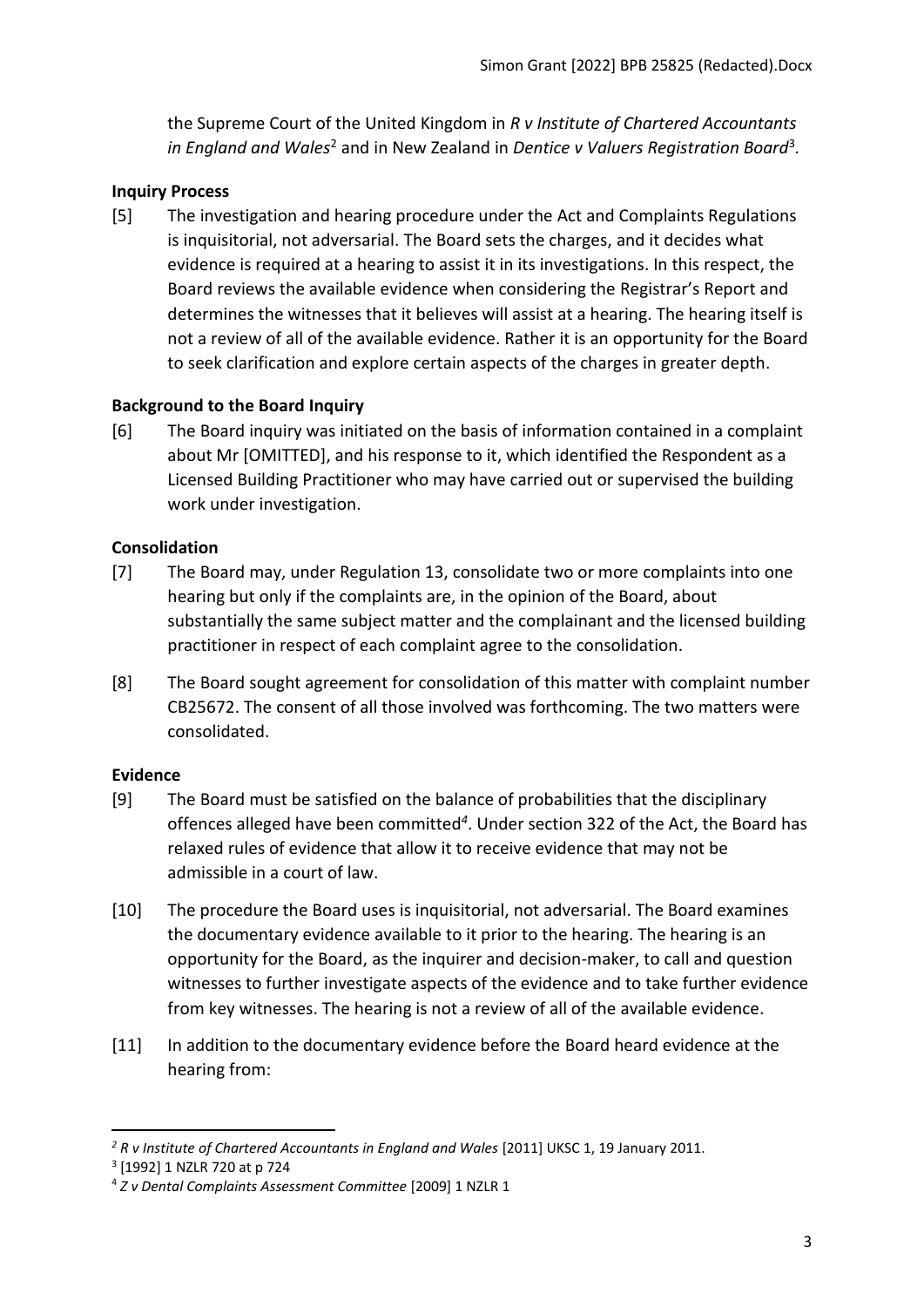| Simon Grant | Respondent                                                                 |
|-------------|----------------------------------------------------------------------------|
| [OMITTED]   | Licensed Building Practitioner, Carpentry,<br>respondent in matter CB25672 |
| [OMITTED]   | Senior Building Technical Officer, Tasman District<br>Council              |
| [OMITTED]   | Licensed Building Practitioner, Carpentry                                  |
| [OMITTED]   | Witness for the respondent in matter CB25672                               |

- [12] The Respondent was assisted at the hearing by Mr [OMITTED].
- [13] The Board also summoned Mr [OMITTED], Building Control Officer, Tasman District Council. Due to a family bereavement, he was not able to attend.
- [14] The complaint related to an alteration and extension to a residential dwelling. The building work was carried out under a building consent. The building work included restricted building work for which a record of work must be provided on completion.
- [15] The Board was provided with building consent Council inspection documentation. Included in it was a Site Inspection Report of 16 March 2020, which noted:

*Site Communication: Concerns have been raised with the installation of the cladding as there is water damage showing on one of the door jambs.*

*1: Please explain why no sill flashings were installed?*

*2: Meter box flashings appears to be incorrect as well?*

*3: Cladding has been installed hard down to the base flashing?*

*4: No inseal foam installed on joinery.* 

- [16] The matters raised were at the centre of the Board's investigations.
- [17] Mr [OMITTED] was engaged to carry out the consented building work after another contractor had started but not completed the alterations. Mr [OMITTED] worked on the alteration aspect of the build, and when he finished on site, the building work on it had not been completed. The extension had not been started. Mr [OMITTED] carried out and supervised some of the building work on the alteration (cladding and structural work) and also engaged the Respondent to assist with cladding and the installation of windows.
- [18] Mr [OMITTED]'s involvement in the building work came to a premature end. Up until 12 September 2019, the Respondent was carrying out building work as a subcontractor to Mr [OMITTED]. After that date, he contracted his labour directly to the owner. Mr [OMITTED] continued to supply some materials. As of 12 September 2019, the cladding had been installed to a point where windows could be installed.
- [19] The Respondent was a Licensed Building Practitioner up until 18 September 2019, when his licence was suspended. As of 18 September 2019, he ceased to be a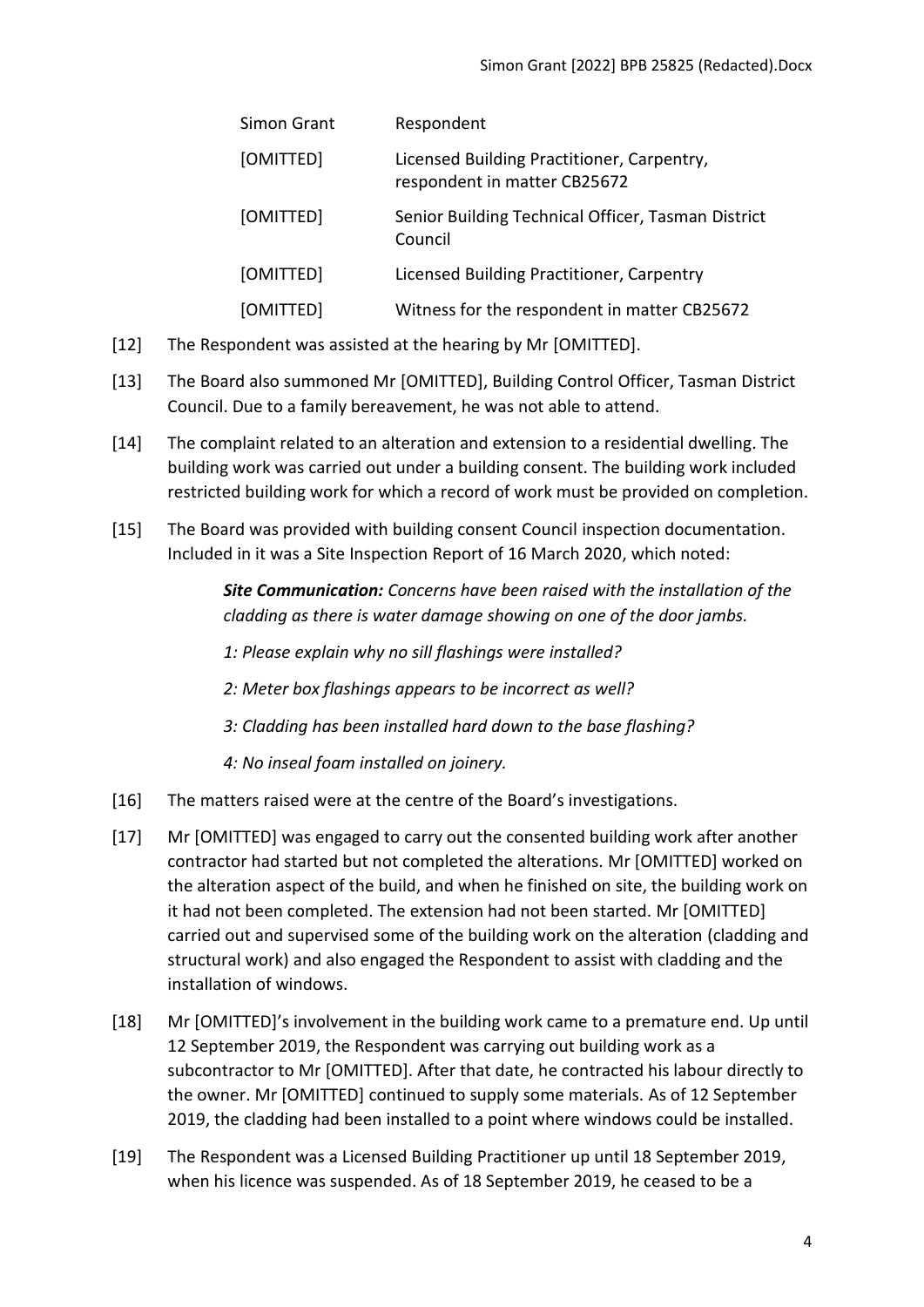Licensed Building Practitioner as a result of the suspension. He gave evidence that he assumed Mr [OMITTED] would have been supervising him from 18 September 2019 but also conceded that he was not aware, at the time, that his licence had been suspended.

- [20] Neither the Respondent nor Mr [OMITTED] took issue with the matters raised in the Council Site Inspection Report. They did, however, note that another person had, unbeknownst to them and after their involvement had ceased, installed expanding foam air seals around the windows without backing rods that had deformed cladding flashings and which prevented the installation of the compressible foam sealant to the cladding flashings without invasive deconstruction.
- [21] The Respondent gave evidence that the cladding was installed up to the windows, he measured the window and back flashing (excluding the sill flashings to the door units), the flashing list was given to Mr [OMITTED] to order through his ITM account. The window and door units already on site had been supplied with head flashings. The respondent installed the flashing when they arrived. No foam seals were on site when the back and facing flashing were installed. It was the Respondent's intention to install the compressible foam sealant later, notwithstanding that the associated joinery and flashings (excluding the sill flashing) had been installed. An invoice from Mr [OMITTED] to the owner dated 7 October 2019 and notated "installed by Simon" recorded the order. The Board was also provided with an ITM invoice for the flashing dated 7 October 2019. It was noted that the facing flashings that had been installed were steel, whereas the building consent specified wood facings with back flashings. The Respondent, in response to various questions as regards compliance with the building consent, noted that he was not aware of all of the design details specified in them and that he proceeded with the building work on the basis of his past knowledge and experience.
- [22] The Respondent was questioned about when the windows and associated flashings were installed. He stated it would have been about a week after he started contracting directly to the owner (19 September 2019) but that he could not recall exactly when it was. There was no other evidence before the Board that established when the windows were installed.

## <span id="page-4-0"></span>**Board's Conclusion and Reasoning**

- [23] The Board has decided that the Respondent **has not**:
	- (a) carried out or supervised building work or building inspection work in a negligent or incompetent manner (s 317(1)(b) of the Act); or
	- (b) carried out (other than as an owner-builder) or supervised restricted building work or building inspection work of a type that he or she is not licensed to carry out or supervise (s 317(c) of the Act);

and **should not** be disciplined.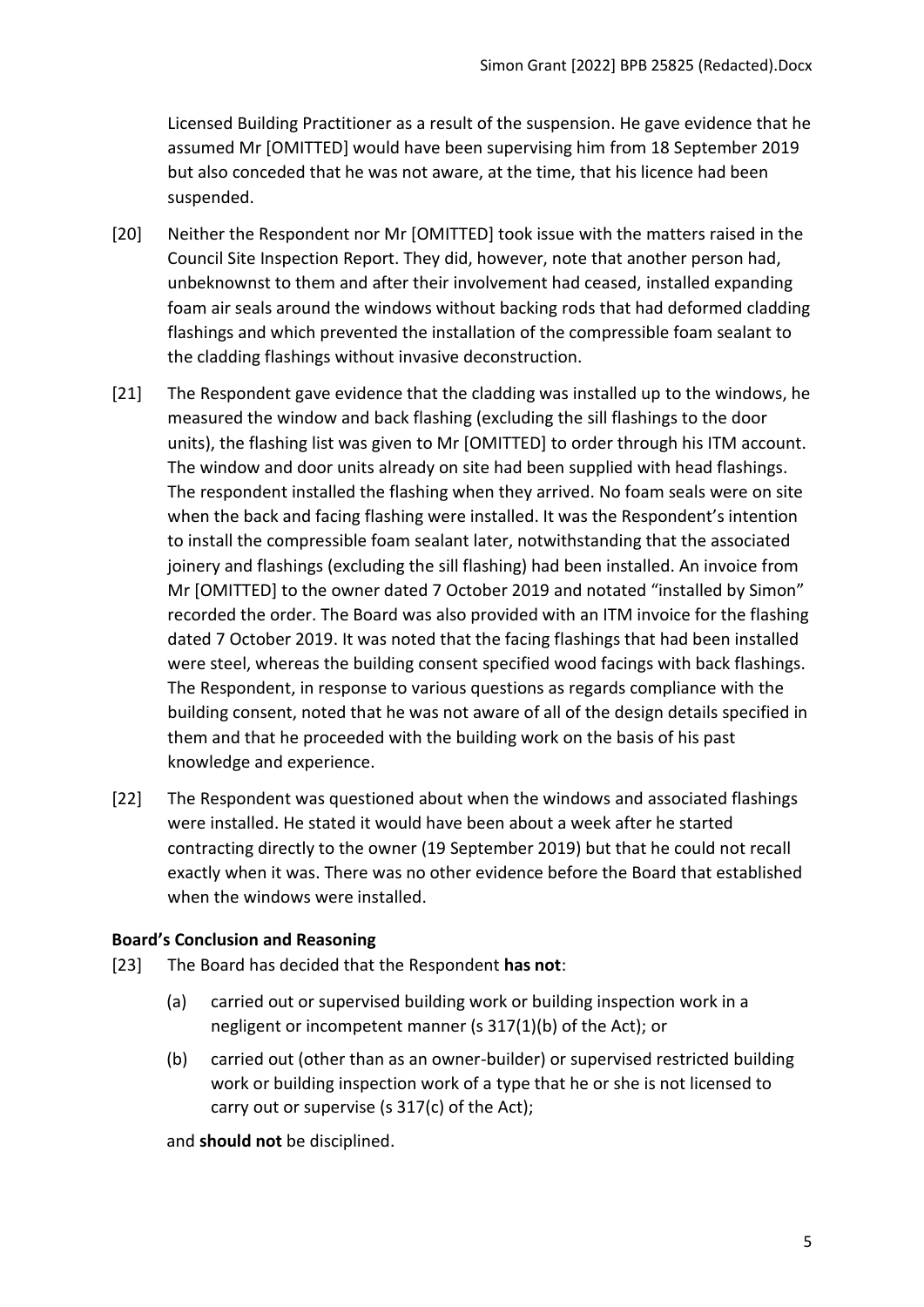- [24] The Board made its decisions on the basis that it was not able to establish, on the balance of probabilities, that the Respondent was licensed when the building work under investigation was carried out.
- [25] Under section 297 of the Act, a person ceases to be a Licensed Building Practitioner when their license is suspended:

## *297 Effect of licensing suspension*

- *(1) A person is not a licensed building practitioner, for the purposes of this Act, for the period for which his or her licensing is suspended.*
- *(2) At the end of the period of suspension, the person's licensing is immediately revived (unless there is some other ground to suspend or cancel that person's licensing under this subpart).*
- [26] In effect, the Respondent was not a Licensed Building Practitioner when his licence was suspended. He was not authorised, during those periods, to carry out or supervise restricted building work.
- [27] The Board only has jurisdiction over Licensed Building Practitioners. Given the wording of section 297, the Board does not have any jurisdiction over a person when their licence is suspended.
- [28] The Respondent should note it is an offence under section 85 of the Act for an unlicensed person to carry out restricted building work, with the penalty being a fine not exceeding \$50,000. The prosecuting authority for offences under section 85 is the Ministry of Business Innovation and Employment, and a copy of this decision will be provided to the Building Practitioners. The Board cannot deal with such matters. The Respondent, if he carried out or supervised restricted building work when his licence was suspended, may have committed an offence under section 85 of the Act. Notwithstanding, as noted above, that is not a matter that the Board can proceed with.
- [29] The Respondent should also, in future, take care when carrying out building work under a building consent to ensure that the consent is strictly complied with. In this respect, he should note that section 40 of the Act provides:

# *40 Buildings not to be constructed, altered, demolished, or removed without consent*

- *(1) A person must not carry out any building work except in accordance with a building consent.*
- *(2) A person commits an offence if the person fails to comply with this section.*
- *(3) A person who commits an offence under this section is liable on conviction to a fine not exceeding \$200,000 and, in the case of a*